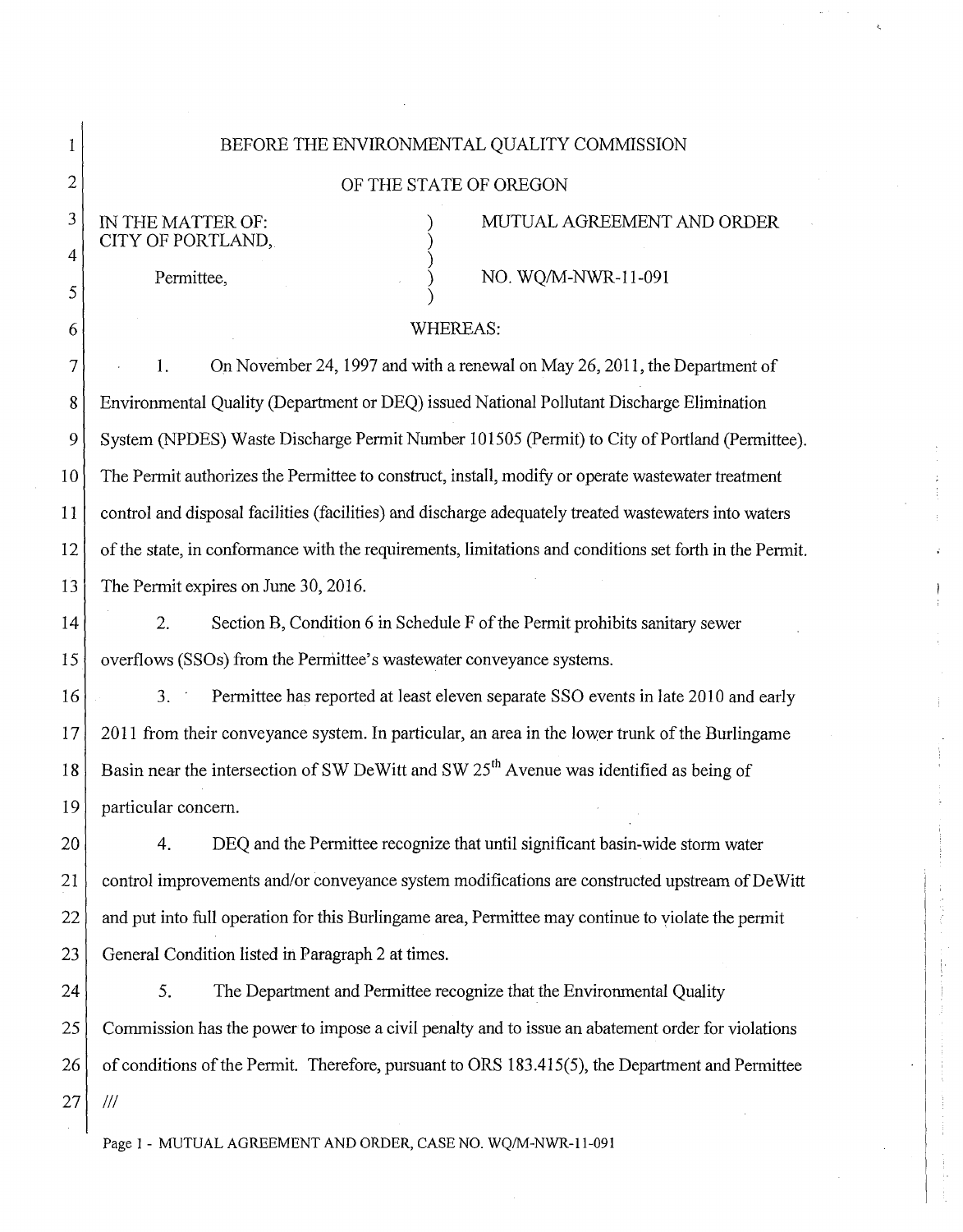1 wish to settle those past violations referred to in Paragraph 3 and to limit and resolve the future 2 violations referred to in Paragraph 4 in advance by this Mutual Agreement and Order (MAO).

3 6. The U.S. Environmental Protection Agency delegated the federal NPDES permitting 4 program to the Department, making the Department the primary administrator and enforcer of the 5 NPDES permits. The Department believes that this MAO furthers the goals of the NPDES 6 permitting program by ensuring progress towards compliance and is consistent with the 7 Department's goal of protecting human health' and the environment. However, the Department and 8 Permittee recognize that this MAO does not eliminate the possibility of additional enforcement of 9 Permit requirements by the U.S. Environmental Protection Agency or citizens under the federal  $10$  citizen suit provisions.

11 12 13 7. This MAO is not intended to limit, in any way, the Department's right to proceed against Permittee in any forum for any past or future violations not expressly settled herein. NOW THEREFORE, it is stipulated and agreed that:

14

8. The Environmental Quality Commission shall issue a final order:

15 16 17 18 A. Requiring Permittee to comply with the following compliance order to initiate a three-phase solution that will address the public conveyance system, the connections from private systems, and implement early action projects as soon as feasible in accordance with the following schedule:

19 (1) Phase I- Public Systems: By May 1, 2012, complete a preliminary field 20 investigation and condition assessments of the public sewer infrastructure in the Burlingame 21 Basin related to the SSO point at SW DeWitt Street and SW  $25^{th}$  Avenue and provide the DEQ a 22 summary of the findings.

23 (a) January 1, 2013: Complete evaluation of alternatives; design and bid 24 early action projects identified in the Phase I field investigation to remove stormwater from the 25 sanitary system.

 $26$  (b) November 1, 2013: Implement proposed early action projects to  $27$  remove stormwater from the sanitary system.

Page 2- MUTUAL AGREEMENT AND ORDER, CASE NO. WQ/M-NWR-11-091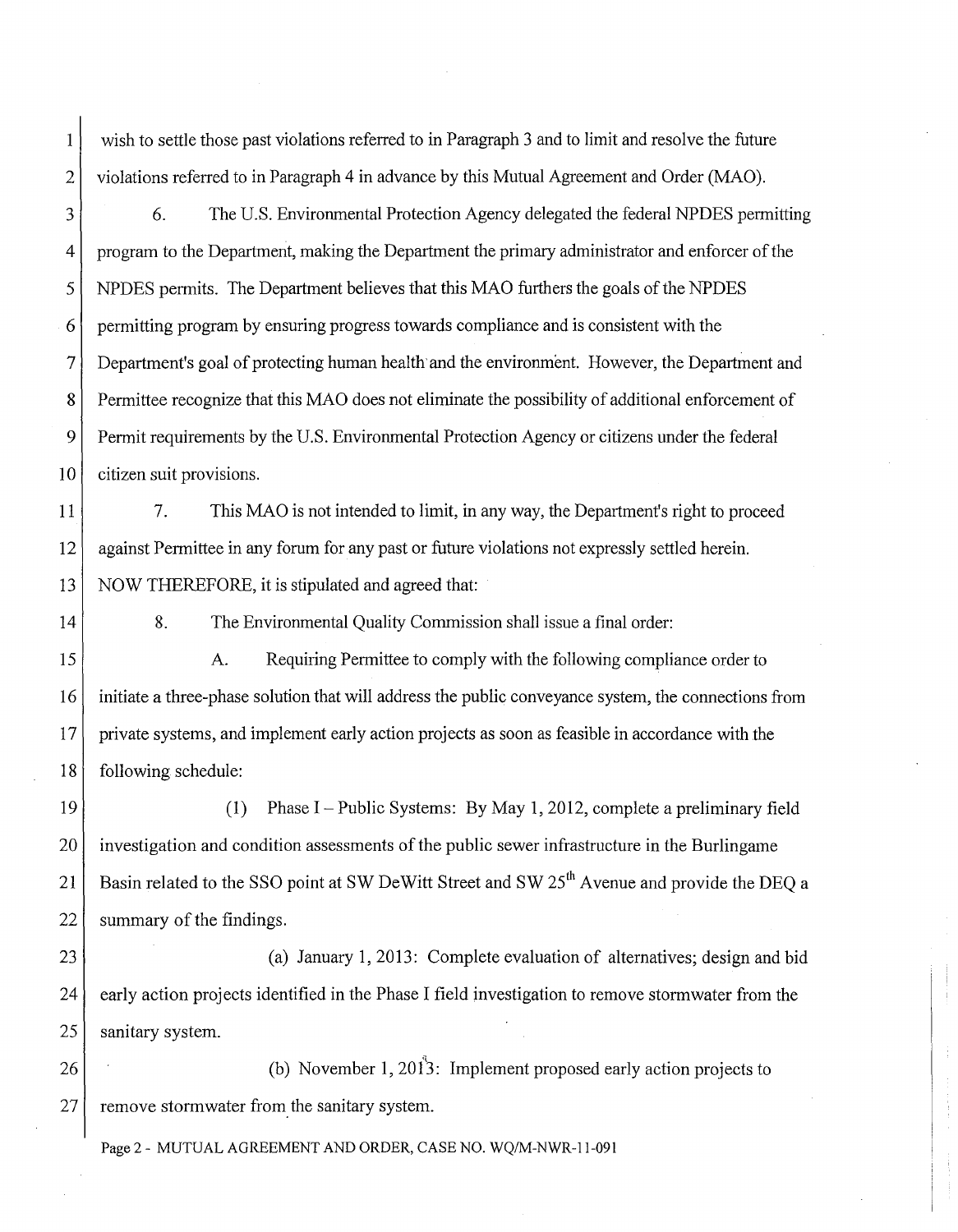1 (c) November 1, 2014: Implement additional early action projects to 2 remove stormwater from the sanitary system after evaluating the performance of projects 3 constructed in 2013.

4 (2) Phase II-Private Systems: By May 1, 2015, complete a private system 5 investigation program in the Burlingame Basin and provide the DEQ a summary of the findings  $6<sup>1</sup>$  and initial recommended actions for early implementation or inclusion in Phase III.

7 (3) Phase III-Integrated Basin-wide System: By May 1, 2016, evaluate the 8 improvements in SSO control at SW De Witt obtained by the Phase I and Phase II early action 9 projects as measured over the winters of2014 and 2015 and provide the DEQ an updated report 10 characterizing the results and status of achieving SSO control.

11 (a) By September 1, 2016, develop and summarize alternatives to address 12 any remaining SSO problem sources at SW DeWitt in order to comply with the Permit. The 13 summary must be submitted to the DEQ.

14 (b) By December 1, 2016, submit an engineering predesign report with 30% 15 design drawings to implement the chosen basin-wide alternatives that integrate the public and 16 private solutions. Include a schedule for final design and construction of remaining projects 17 necessary to meet the requirements of the NPDES permit.

18 4. Beginning June 1, 2012, submit an annual report for the previous year 19 (May 1 to April 30) that includes a summary of: project activities , sanitary sewer events 20 (controlled or uncontrolled) that occurred in the Burlingame area in the previous year and 21 progress in meeting the compliance dates established in the MAO.

22 B. Requiring Permittee, upon receipt of a written notice from the Department for 23 any violations of this MAO, to pay a civil penalty of \$1,600 for each day of each violation of the 24 schedule of compliance set forth in Paragraph 8A.

25 C. Imposing upon Permittee a civil penalty of\$75,000 for the violations listed in  $26$  Paragraph 10.a below.

 $27$  |  $11$ 

Page 3- MUTUAL AGREEMENT AND ORDER, CASE NO. WQ/M-NWR-11-091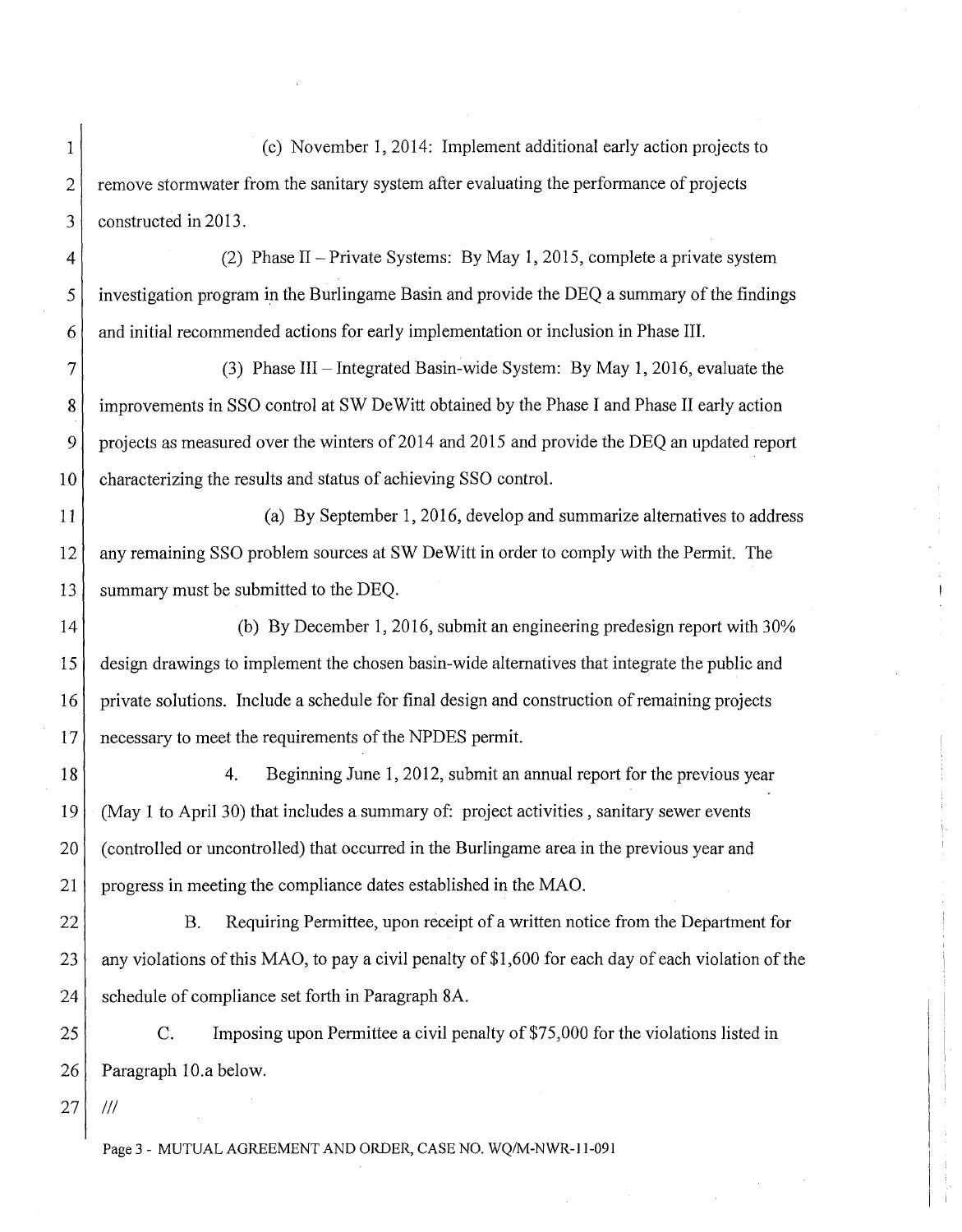1 D. In accordance with the Department's Internal Management Directive on 2 Supplemental Environmental Projects (SEPs), the Department agrees to mitigate the \$75,000 total 3 civil penalty to \$15,000 on the condition that Permittee satisfactorily completes a SEP approved by 4 the Department. Respondent shall submit an approvable SEP proposal to the Department within 30 5 days of the full execution of this MAO. An approved SEP project will be incorporated into this 6 MAO by amendment. If Respondent fails to timely submit an approvable SEP the portion ofthe 7 civil penalty subject to mitigation, \$60,000 will immediately become due and owing.

8 E. Payment of the portion of the civil penalty not subject to mitigation, \$15,000, is 9 due 30 days from the date this MAO is fully executed. The penalty shall be paid by check or 10 money order made payable to the "Oregon State Treasurer" and sent to: Business Office, . 11 Department of Environmental Quality, 811 S.W. Sixth Avenue, Portland, Oregon 97204.

12 9. If any event occurs that is beyond Permittee's reasonable control and that causes 13 or may cause a delay or deviation in performance of the requirements of this MAO, Permittee 14 shall immediately notify the Department verbally of the cause of delay or deviation and its 15 anticipated duration, the measures that have been or will be taken to prevent or minimize the 16 delay or deviation, and the timetable by which Permittee proposes to carry out such measures. 17 Permittee shall confirm in writing this information within five (5) working'days of the onset of 18 the event. It is Permittee's responsibility in the written notification to demonstrate to the 19 Department's satisfaction that the delay or deviation has been or will be caused by circumstances 20 beyond the control and despite due diligence of Permittee. If Permittee so demonstrates, the 21 Department shall extend times of performance of related activities under this MAO as 22 appropriate. Circumstances or events beyond Permittee's control include, but are not limited to, 23 acts of nature, unforeseen strikes, work stoppages, bid protests, fires, explosion, riot, sabotage, or 24 war. Increased cost of performance or consultant's failure to provide timely reports may not be 25 considered circumstances beyond Permittee's control.

26 10. The violations set forth in Paragraphs 3 and 4 above are expressly settled herein  $27$  without penalty, except the following are expressly settled herein with penalty:

Page 4- MUTUAL AGREEMENT AND ORDER, CASE NO. WQ/M-NWR-11-091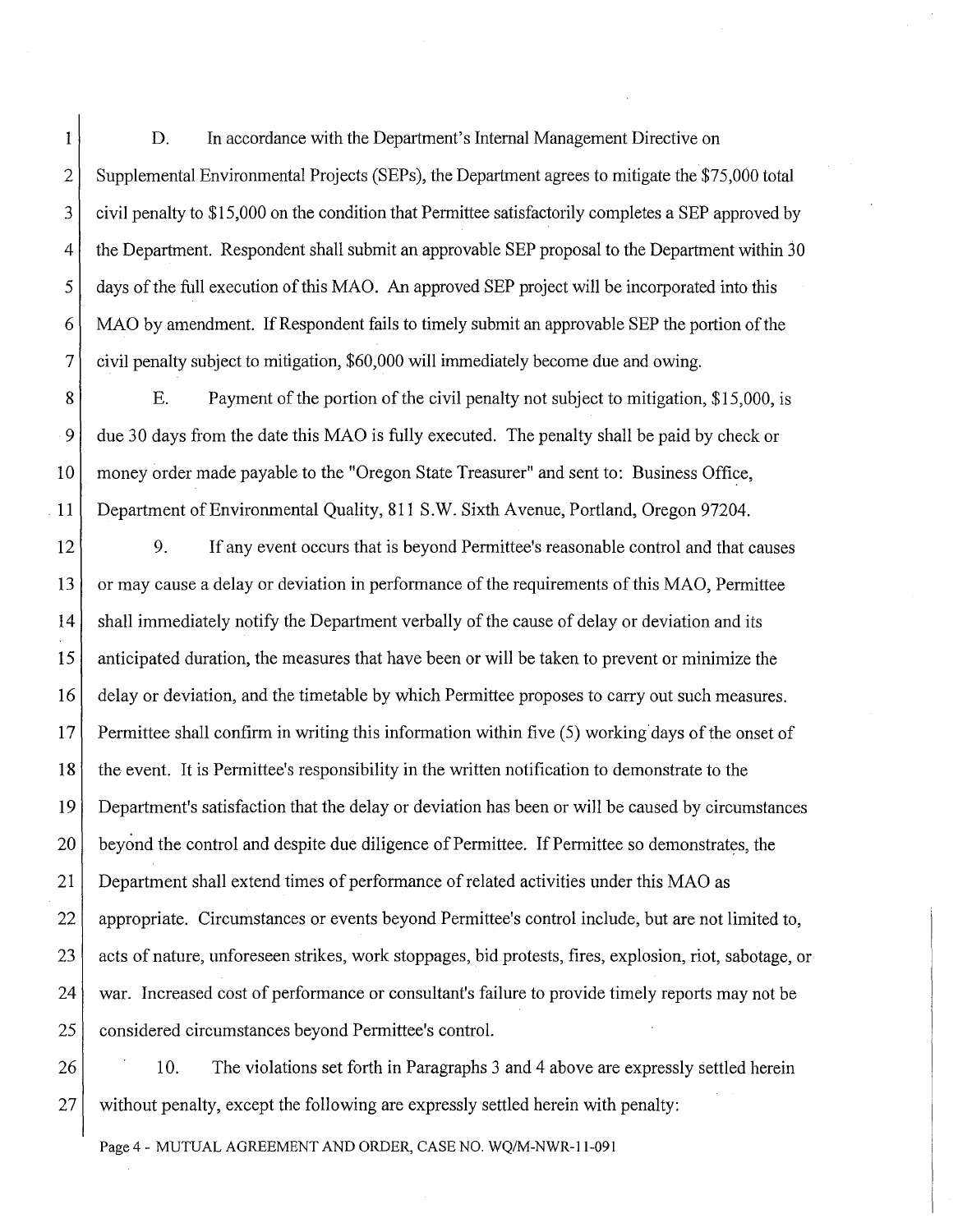1 a. On January 15, 2011, the manhole near the intersection of SW DeWitt and  $2 \times 25^{th}$  Avenue had a SSO.

3 4 b. On February 28, 2011, the manhole near the intersection of SW DeWitt and SW  $25^{th}$  Avenue had a SSO.

5 6 c. On March 12, 2011, the manhole near the intersection of SW DeWitt and  $SW 25<sup>th</sup>$  Avenue had a SSO.

7 8 9 10 11. Permittee and the Department hereby waive any and all of their rights to any and all notices, hearing, judicial review, and to service of a copy of the final order herein. The Department reserves the right to enforce this order through appropriate administrative and judicial proceedings.

11 12 13 12. Regarding the order set forth in Paragraph 8A above, Permittee acknowledges that Permittee is responsible for complying with that order regardless of the availability of any federal or state grant monies.

14 15 13. The terms of this MAO may be amended by the mutual agreement of the Department and Permittee.

16 14. The Department may amend the compliance schedule and conditions in this MAO 17 upon finding that such modification is necessary because of changed circumstances or to protect 18 public health and the environment. The Department shall provide Permittee a minimum of thirty 19 (30) days written notice prior to issuing an Amended Order modifying any compliance schedules 20 or conditions. If Permittee contests the Amended Order, the applicable procedures for conduct 21 of contested cases in such matters shall apply.

22 15. This MAO shall be binding on the parties and their respective successors, agents, 23 and assigns. The undersigned representative of each party certifies that he or she is fully 24 authorized to execute and bind such party to this MAO. No change in ownership or corporate or 25 partnership status relating to the facility shall in any way alter Permittee's obligations under this 26 MAO, unless otherwise approved in writing by DEQ.

 $27$   $11$ 

Page 5- MUTUAL AGREEMENT AND ORDER, CASE NO. WQ/M-NWR-11-091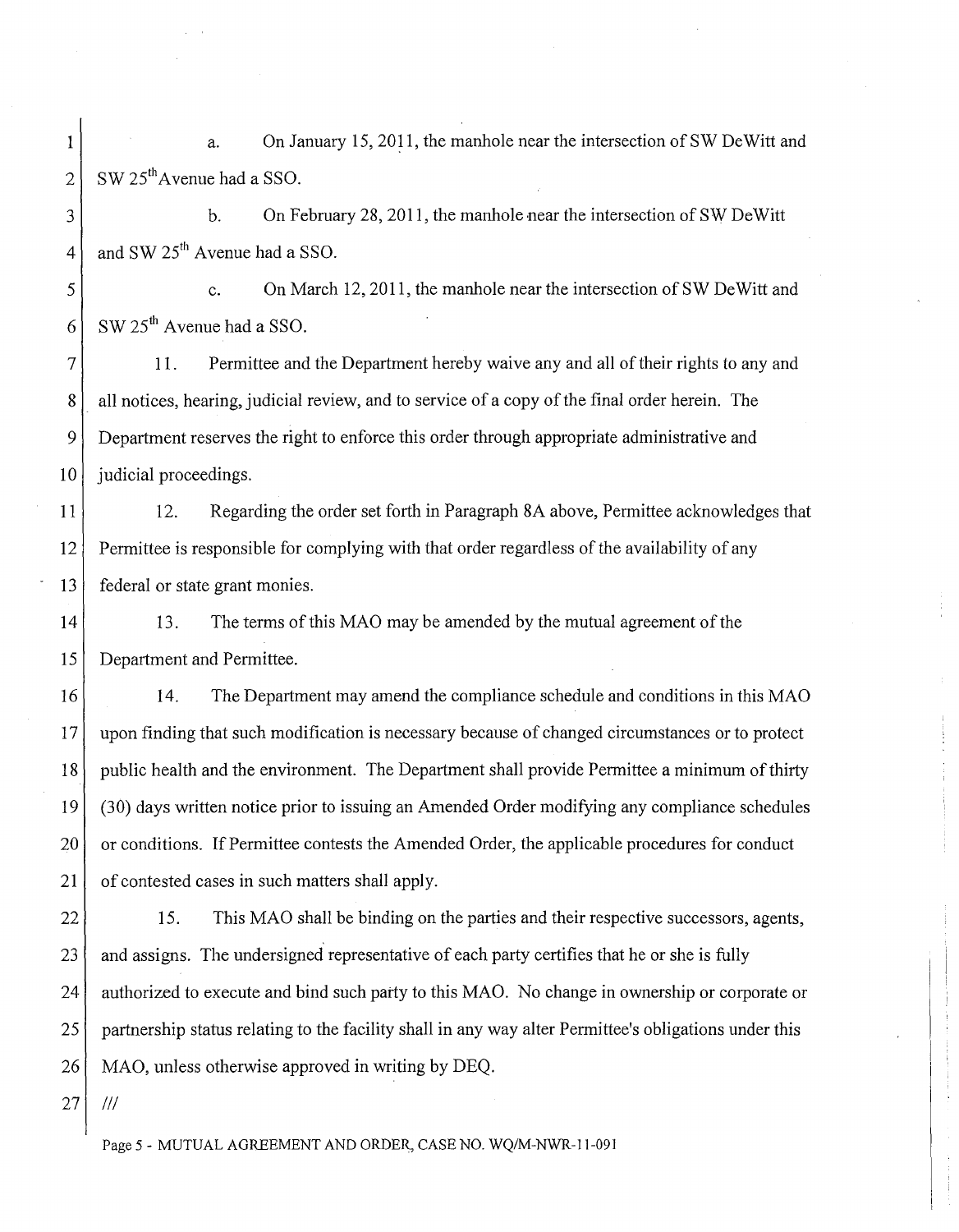1 16. All reports, notices and other communications required under or relating to this 2 MAO should be directed to WQ Permit Section, DEQ Northwest Region Office, 2020 SW 4<sup>th</sup> 3 Avenue, Suite 400, Portland, Oregon 97201, phone number 503-229-5263. The contact person 4 for Permittee shall be Matt Criblez, City of Portland BES Environmental Compliance Division 5 Manager, 6543 N Burlington Avenue, Bldg 217, Portland, OR 97203, phone number 503-823-  $6$ | 9803.

7 17. Pennittee acknowledges that it has actual notice of the contents and requirements 8 of the MAO and that failure to fulfill any of the requirements hereof would constitute a violation 9 of this MAO and subject Permittee to payment of civil penalties pursuant to Paragraph 8 above.

10 18. Any stipulated civil penalty imposed pursuant to Paragraph 8.B shall be due upon 11 written demand. Stipulated civil penalties shall be paid by check or money order made payable 12 to the "Oregon State Treasurer" and sent to: Business Office, Department of Environmental 13 Quality, 811 S.W. Sixth Avenue, Portland, Oregon 97204. Within 21 days of receipt of a 14 "Demand for Payment of Stipulated Civil Penalty" Notice from the Department, Permittee may 15 request a hearing to contest the Demand Notice. At any such hearing, the issue shall be limited 16 to Permittee's compliance or non-compliance with this MAO. The amount of each stipulated 17 civil penalty for each violation and/or day of violation is established in advance by this MAO 18 and shall not be a contestable issue.

19 19. This MAO shall terminate on the date the final compliance task in Paragraph 8A 20 above is to be completed. However, the provisions requiring payment of stipulated civil 21 penalties for which a penalty demand is made will continue until such payment is made.

## 22 **PERMITTEE**

<u>au. 9,2011</u>

Dean Marriott Director 26 City of Portland Bureau of Environmental Services

Page 6- MUTUAL AGREEMENT AND ORDER, CASE NO. WQ/M-NWR-11-091